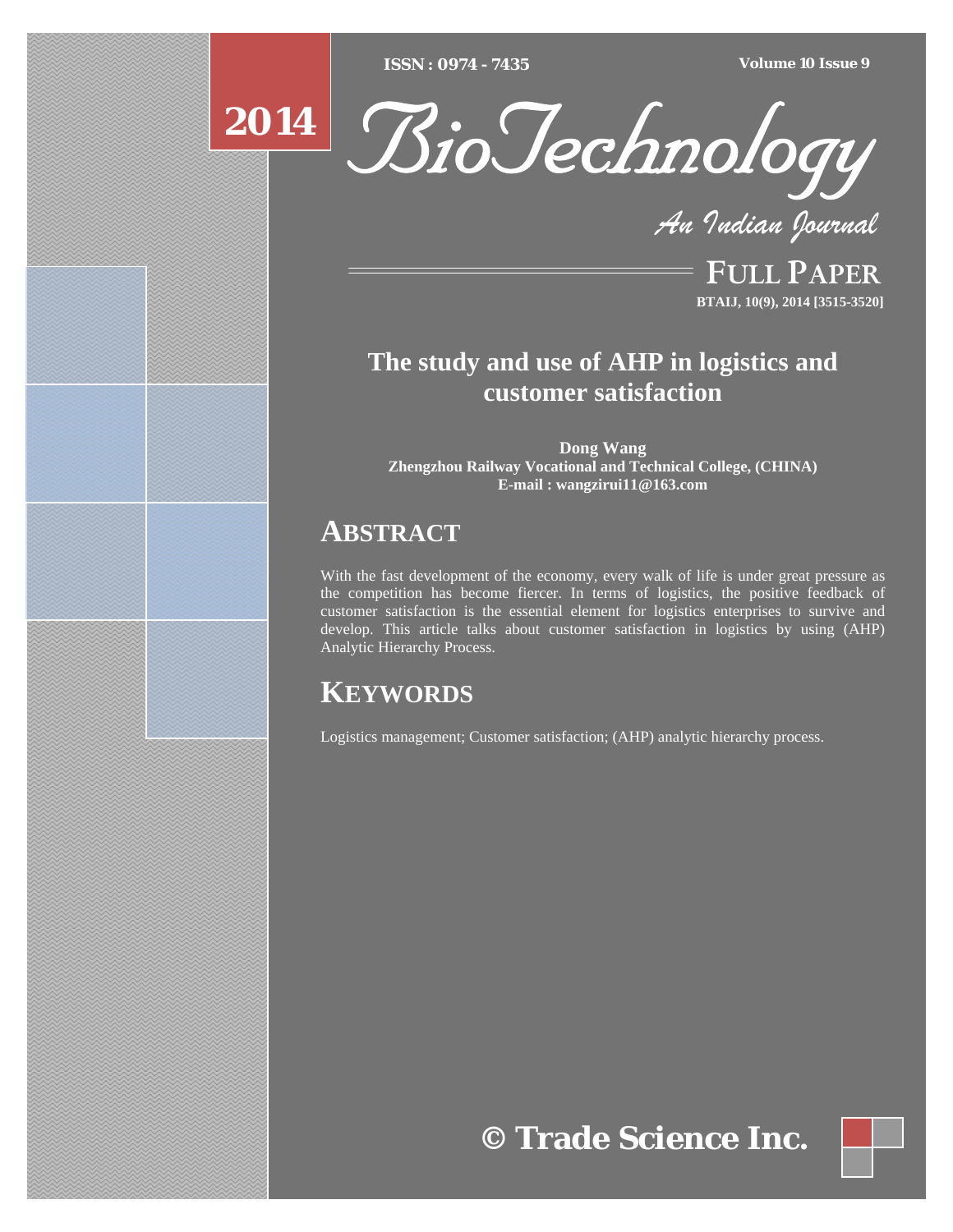### **INTRODUCTION**

 In 1950s, the term "customer satisfaction" got great attention and feedback soon after it had been put forward by some scholars. The scholars usually discuss about customer satisfaction centering around a formulary. The formulary is that customer will make comparison among the commodity and service of different sellers, providing sellers with reference to better trading. As subjective ideology, customer satisfaction describes whether the reality after purchasing goods or services meets with what customers have imagined before and to what degrees. In China, the study of customer satisfaction is still in the starting phase. Few relevant information or examples can be found right now. As for study methods, the feedback of customers is always very vague, failing to evaluate the goods or services objectively. As for evaluation, we need AHP METHOD to analyze and generalize customer satisfaction and give some constructive suggestions accordingly. This article will discuss about logistics and customer satisfaction by using AHP METHOD to further talk about the study and application of customer service in logistics industry.

## **CONSATRUCTION AND STRUCTURE OF LOGISTICS ENTERPRISES' CUSTOMER SATISFACTION EVALUATION SYSTEM**

 Customer satisfaction is a subjective ideology. It describes whether the reality after purchasing goods or services meets with what customers have imagined before and to what degrees. In other words, customer satisfaction is not simply about the service attitude, the service quality, the quality, the shipping time and the price of goods. It should further investigate the feeling of customers after they purchase the goods or services. Usually we call this kind of feeling customer satisfaction. In terms of enterprises, they will ask their customers about the degrees of satisfaction. Below are some aspects of customer satisfaction.

1) Service satisfaction: After enjoy the logistics services, customers need to evaluate the capability, quality and price of the service based on certain standards. This is the most basic part of service satisfaction.

2) Behavior satisfaction: It refers to how satisfied customers are with the ways the executive level of enterprises adopts to deal with conflicts between customers and seller.

3) Image satisfaction: The image of enterprises in their promotion always directly affects customers' impression about enterprises. This is also the recognition from customers and the credibility in the industry.

 The three aspects above are the main things of customer satisfaction in logistics and the features of logistics. Based on the feature, we created a form showed in TABLE 1, forming an evaluating system of customer satisfaction.

# **ANALYTIC HIERARCHY PROCESS (AHP)**

### **Introduction of analytic hierarchy process (AHP)**

 Analytic Hierarchy Process (AHP) was firstly put forward by an American operational research expert in 1970s. At this level, it is a simple and practical analysis method, combining qualitative and quantitative analysis together. Among them, we can form a hierarchical goal. The level of this goal is composed from top to bottom. The highest level is the master goal of the system. Only one element exists in this highest level. The middle level is the preparation part of the realization of the highest goal in the system, containing lots of policies and measures. The bottom level is the level of plans to solve all kinds of problems. Every level has certain connections with other two levels. When forming the levels, we need to compare the elements in different levels and give priority to the part which has the largest share.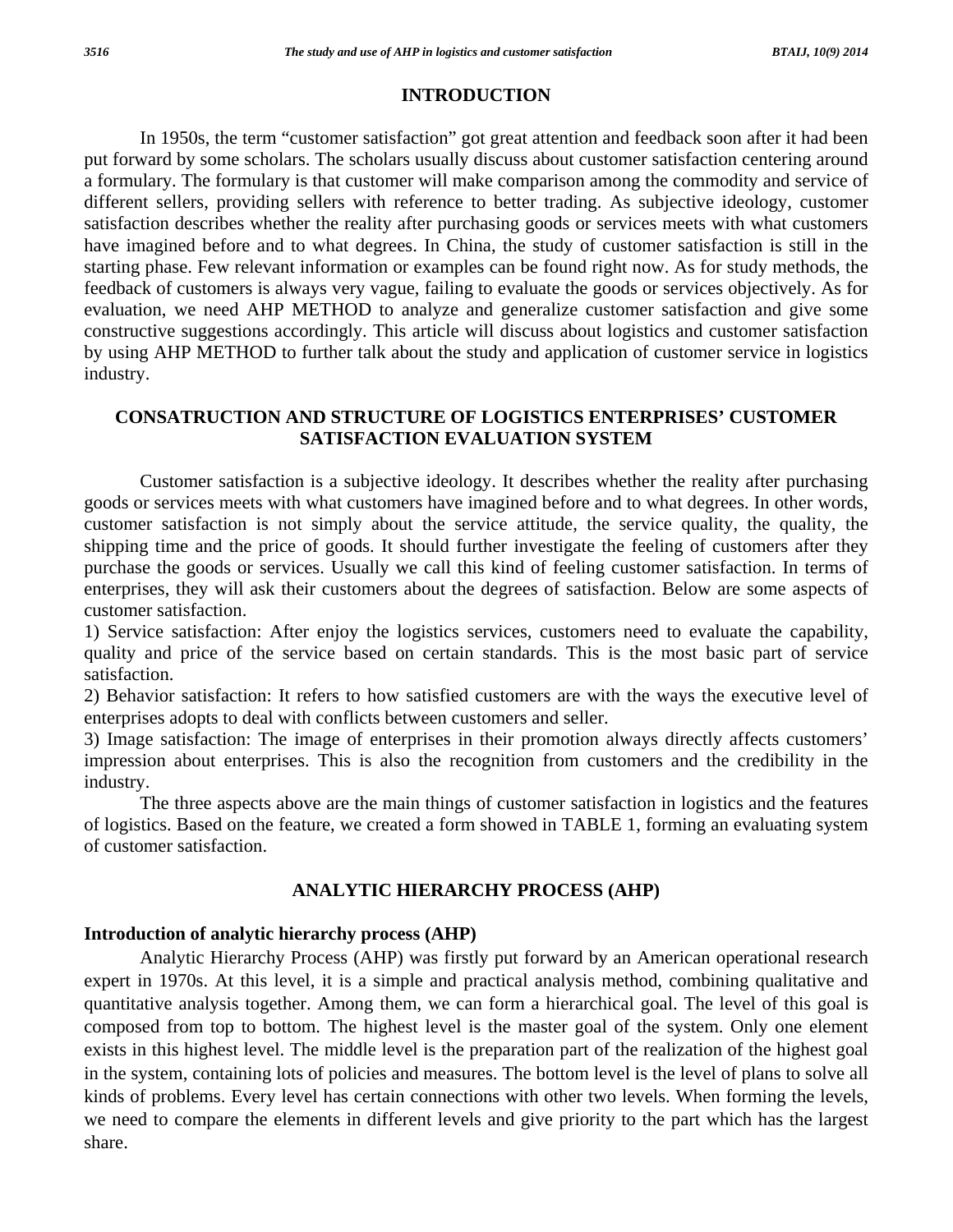| An index                     | <b>Two indicators</b>             |
|------------------------------|-----------------------------------|
| Corporate image              | Customer acceptance               |
|                              | Industry credibility              |
| Service capabilities         | Rapid response capability         |
|                              | <b>Flexible Service</b>           |
| Quality of service           | Value-added service capabilities  |
|                              | Equipped facilities of            |
|                              | Advanced facilities and equipment |
|                              | Practical business website        |
|                              | Service cost                      |
|                              | Timeliness of service             |
|                              | Service Reliability               |
|                              | Services Security                 |
|                              | Feedback timeliness               |
|                              | Rate of customer complaints       |
| Service prices               | Service price reasonableness      |
|                              | Service price competitive         |
| Handling customer objections | Processing timeliness             |
|                              | Treatment satisfaction            |

#### **TABLE 1 : I Indicator syste em of logistics s customer sat isfaction**

#### **The steps and methods of analytic hierarchy process (AHP)**

the problems into single elements. These elements are arranged in certain order. We need to make a comparison to see which element is more important according to decision makers. Meanwhile, we also need to arrange them in orders according to their importance. To use this analytical method to analyze and design, we need to take four steps.

s stepped cons struction; First of all we need to study the direct connection among ever single elements so as to form a

respectively and arrange them in matrix; Secondly, we need to compare the two elements in the same level, analyze their importance

e elements; After matrix arrangement, we need to do some calculation and comparative analysis of the

put them in mathematical orders. Lastly we need to calculate the proportion of every level in all elements, make a comparison and

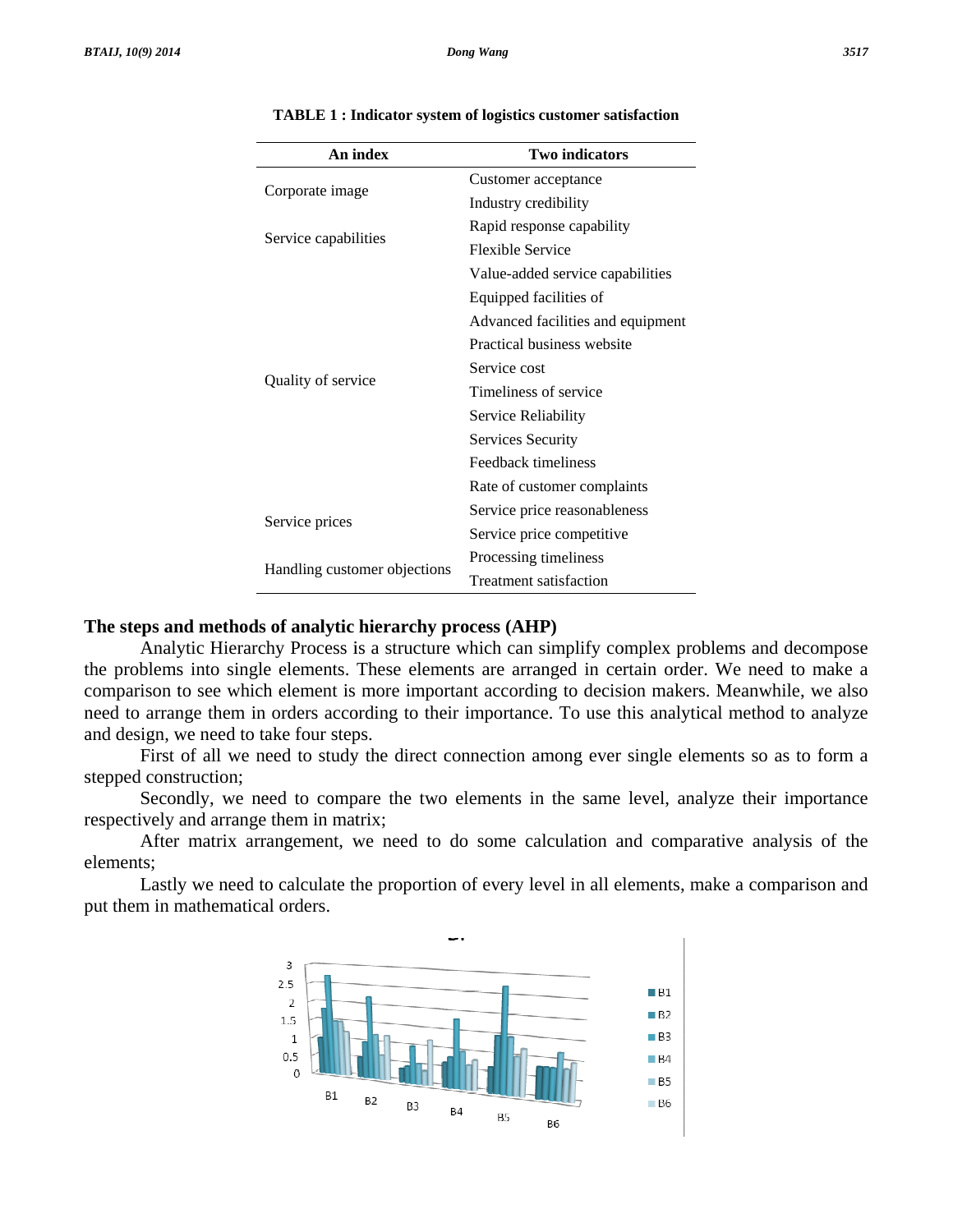#### Figure 1 : The range is A-  $B_i$  i=1~6

#### Formation and assignment of judgment matrix

When forming and assigning the judgment matrix, we need to apply expert consultation method. In the mean time, the leaders need to analyze the index of every level and generalize the results. In the process, one-to-one comparative method and positive-negative matrix are necessary to describe the main content. (The range is A-  $B_i$  i=1~6) See Figure 1.

#### Single hierarchical arrangement and consistency test

This part then needs to use AHP METHOD as well as professional calculator. In this way, we can get the weight of different levels in the matrix. As we can see, the CR number of matrix  $A-B_i$  $(i=1-6)$  in the consistency test is smaller than 0.10. Therefore, judgment matrix passes the consistency test. (See TABLE  $1$ )



Figure 2 : Logistics enterprise customer satisfaction rating A judgment matrix consistency ratio: 0.0230; overall objectives of the right weight: 1.0000

#### The total sort of levels

In this case, we need Analytic Hierarchy Process AHP's professional calculator to calculate the weight of every single index to the total index. It is the result of the average weight of the target level which is got when the index level's each index passes criterion level.

# **IMPLEMENTATION MEASURES OF AHP METHOD IN CUSTOMER SATISFACTION EVALUATION**

Based on 20 evaluating index, using the specific situation of customer satisfaction in three different logistics enterprises A, B and C, we can calculate the final evaluating results of the logistics enterprises. After making sure about the final results, we can then carry out customer satisfaction-level analysis. The level is the degrees of customers' satisfaction.

Suppose  $W_i$  is the weight of index  $C_i$  to target level A, and  $D_i$  is the evaluating result of customer satisfaction of logistics enterprises, then we can see that customer satisfaction of logistics enterprises' comprehensive score is the product of  $W_i$  and  $D_i$  from 1 to i less than 20 units. The definition equation is:

$$
:D\mathbin=\sum_{i=-I}^{20} W_i D_i
$$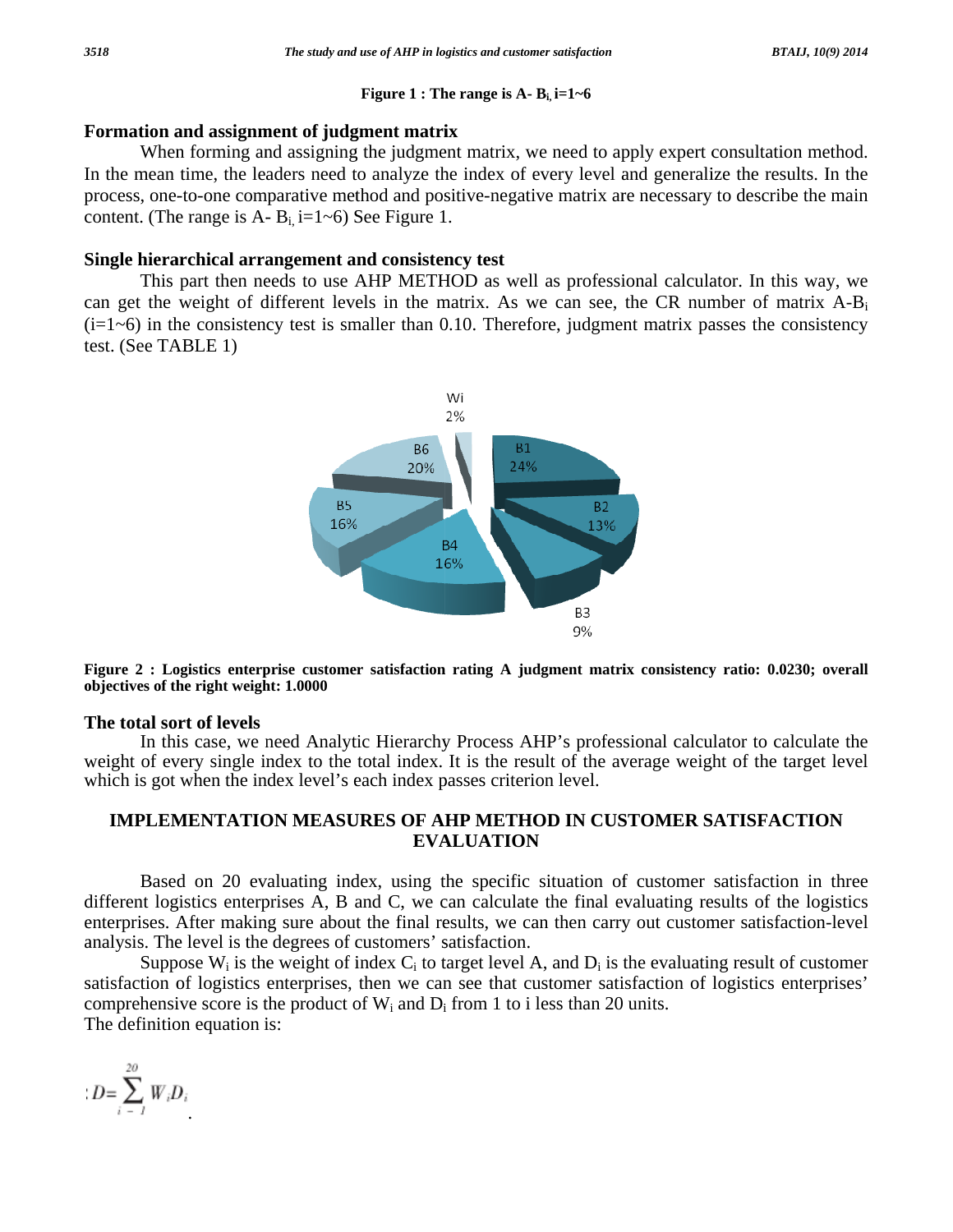D can be formed by percentage or grading. As for grading, levels like {bad, poor, fair, good, very good} can be turned to numbers like {0.2, 0.4, 0.6, 0.8, and 1.0} accordingly. The score is the feedback of logistics enterprises' customer service from customers. Specific results are shown in TABLE 2. See from the results, we can see that enterprise A gets the best score. This for shows the customer satisfaction of logistics services directly and clearly.

| Index C i                           | <b>Weights Wi</b> | <b>Enterprise A</b> |         | <b>Enterprise B</b> |         | <b>Enterprise C</b> |         |
|-------------------------------------|-------------------|---------------------|---------|---------------------|---------|---------------------|---------|
|                                     |                   | Di                  | WiDi    | Di                  | WiDi    | Di                  | WiDi    |
| Customer acceptance C1              | 0.0716            | 0.9                 | 0.05928 | 0.5                 | 0.03463 | 0.7                 | 0.04696 |
| Industry credibility C2             | 0.0513            | 0.9                 | 0.04404 | 0.3                 | 0.02652 | 0.7                 | 0.04304 |
| Rapid response capability C3        | 0.0425            | 0.7                 | 0.0295  | 0.7                 | 0.016   | $0.6^{\circ}$       | 0.0295  |
| Flexible Service C4                 | 0.0437            | 0.7                 | 0.03696 | 0.8                 | 0.02696 | 0.4                 | 0.01448 |
| Value-added service capabilities C5 | 0.0366            | 0.8                 | 0.0318  | 0.5                 | 0.01496 | 0.3                 | 0.02064 |
| .                                   | .                 | .                   | .       | .                   | .       | .                   | .       |
| Referrals wishes C20                | 0.0865            | 0.7                 | 0.0479  | 0.6                 | 0.0679  | 0.5                 | 0.0486  |
| Total D                             |                   |                     | 0.844   |                     | 0.7254  |                     | 0.7736  |

#### **TABLE 2 : The customer satisfaction of logistics services directly and clearly**

## **STRATEGIES TO IMPROVE THE CUSTOMER SATISFACTION OF LOGISTICS ENTERPRISES**

### **Consolidation strategy**

 In the process of logistics, the shipped products are of great variety in sizes, weight and even the environment they need to be put in. While loading, if we only put goods with large capacity, then after putting all the goods, there will still be some space, wasted. If we only put goods with small capacity, then even if all the goods are loaded, space will be left and it will fail to reach the theoretical loading capacity of the truck or car. Both the two ways will lead to waste of space. Therefore, we need to arrange the space reasonably while loading, avoiding the destruction of goods caused by the space left. The destruction of goods will lead to lower customer satisfaction. Usually, we can load goods with different sizes together. It is called common distribution, or joint distribution.

#### **Differentiated strategy**

 The shipping capability of logistics center is decided by the size of the center, the situation of the targeted region and the number of customers. Also, as different customers have different requirements, the services have different levels which can lower the rate of customer complaint and increase customer satisfaction. We can suppose there are three different types of groups A, B and C. Group A contains customers with many requirements. These customers should be treated with specific shipping plans. Group C contains customers with few requirements, but we need to make sure whether the customers of this group change their requirements or not to make adjustment for them in time. In this way, the problems caused by customer satisfaction will be decreased because we have different strategies for different customers accordingly. The credibility of logistics enterprises will be improved in customers' mind.

## **CONCLUSIONS**

 With the fast economic development in China, the development of logistics enterprises is also moving in a positive direction. The speed of its accomplishment of required targets is also becoming